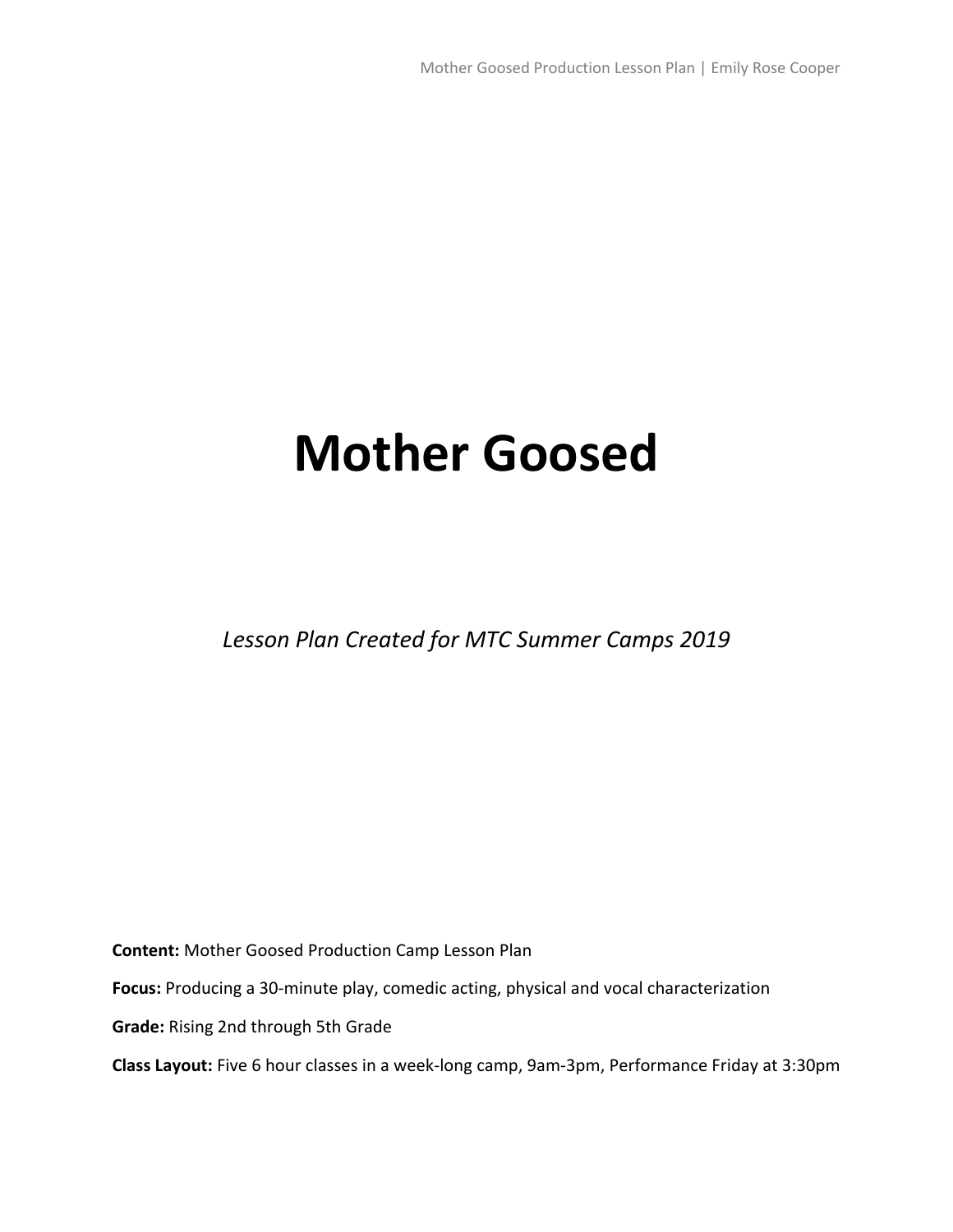# *Lesson 1 of 5*

**Focus:** Intro, Auditions, Tops and Tails

**Materials/Preset:** Scripts, Pencils, highlighter

**9:00-9:15** Intro with Parents and Camp agreements

**9:15-9:40** Physical and Vocal Warmup

- Stretches
- Tongue Twisters
- Resonators

**9:40-10:00** Director's Coming

● Learn Stage Directions and have the campers get active

#### **10:00-10:25** Party Quirks

● One camper is the host of a party that has many guests from fairytales. The host leaves the room while the class picks fairytale characters for three guests to be. Guests cannot say who they are but can give verbal hints and can physicalize the character (like Cinderella can be cleaning and talking about how she loves her mice friends). If the host guesses correctly, the guest can sit down. The group can help give hints if needed.

#### **10:25-10:35** BREAK

#### **10:35-11:10** Fairy Tale Story Creation

- 10:35-10:40 Break campers into groups of three. Have them pick one fairy tale from a card to perform with the three actors. Likely people will play multiple characters. As a group, come up with the five most important events from the story
- 10:40-10:50 Explain what Tableaus are. Have each group take one minute to create a tableau for the beginning of the story. Show off our tableau to the other group. Ask the other group what they see in the tableau. TA gives one suggestion for an adjustment. Continue with tableaus for the four other events. Everyone must be in the tableau in some way.
- 10:50-11:05 Have the groups split off and act out the rest of the story. They must include the tableaus and have a clear beginning, middle, and end.
- 11:05-11:15 Perform for the whole group. What was exciting to watch? What was one question we have after watching?

#### **11:15-11:25** BREAK

# **11:25-12:00** Cold Reads

● Give the campers one duo scene and one monologue to read from. Have volunteers read them out loud to the group so everyone can hear the text. Have the group talk about what they think is going on and who the characters are after each piece of text is read.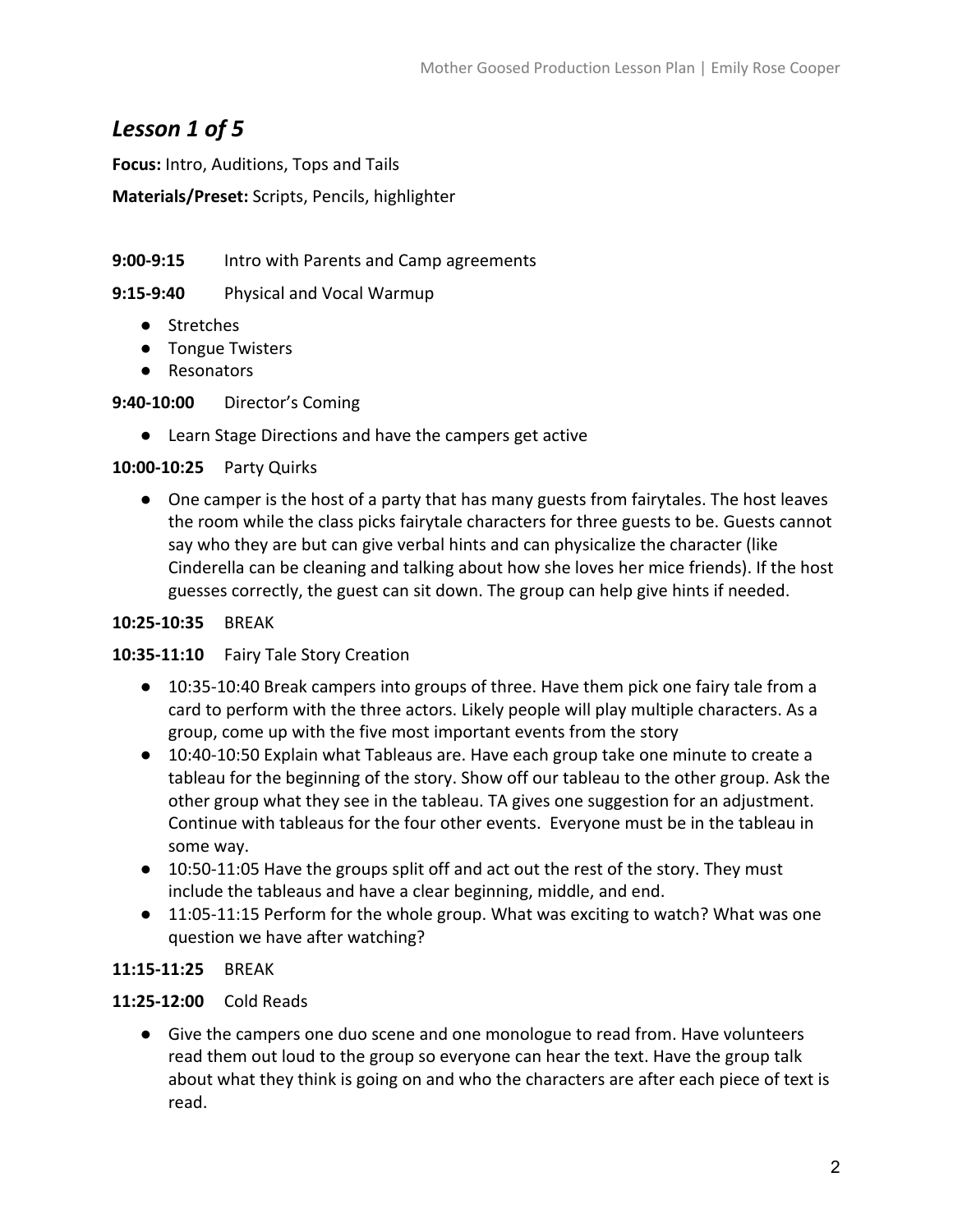- Split the group into pairs. Have them practice the scene together five times. Hive five the TA each time they finish
- Break up the pairs and have everyone practice the monologue five times on their own. High five the TA after each time they finish.
- Have everyone sit in the audience and have the pairs come up and perform. TA takes notes for how well they can read and what emotion they put into it.
- If there is extra time, play a game like bibbity bibbity bop

#### **12:00-12:45** LUNCH

● TA and Asst. TA cast

## **12:45-1:30** First read through

- Give out parts and scripts. Make sure the reveal is not in any order of importance
- Read through the entire script out loud as a group.

#### **1:30-1:40** BREAK

## **1:40-2:50** Tops and Tails

- Block entrances and exits for characters. When an actor is not on stage, they should be highlighting and memorizing lines
- Make sure actors are writing down their blocking

## **2:50-3:00** Wind Down and Closing Circle

● Remind everyone that off-book day is Thursday and the Performance is Friday, so they need to start memorizing tonight.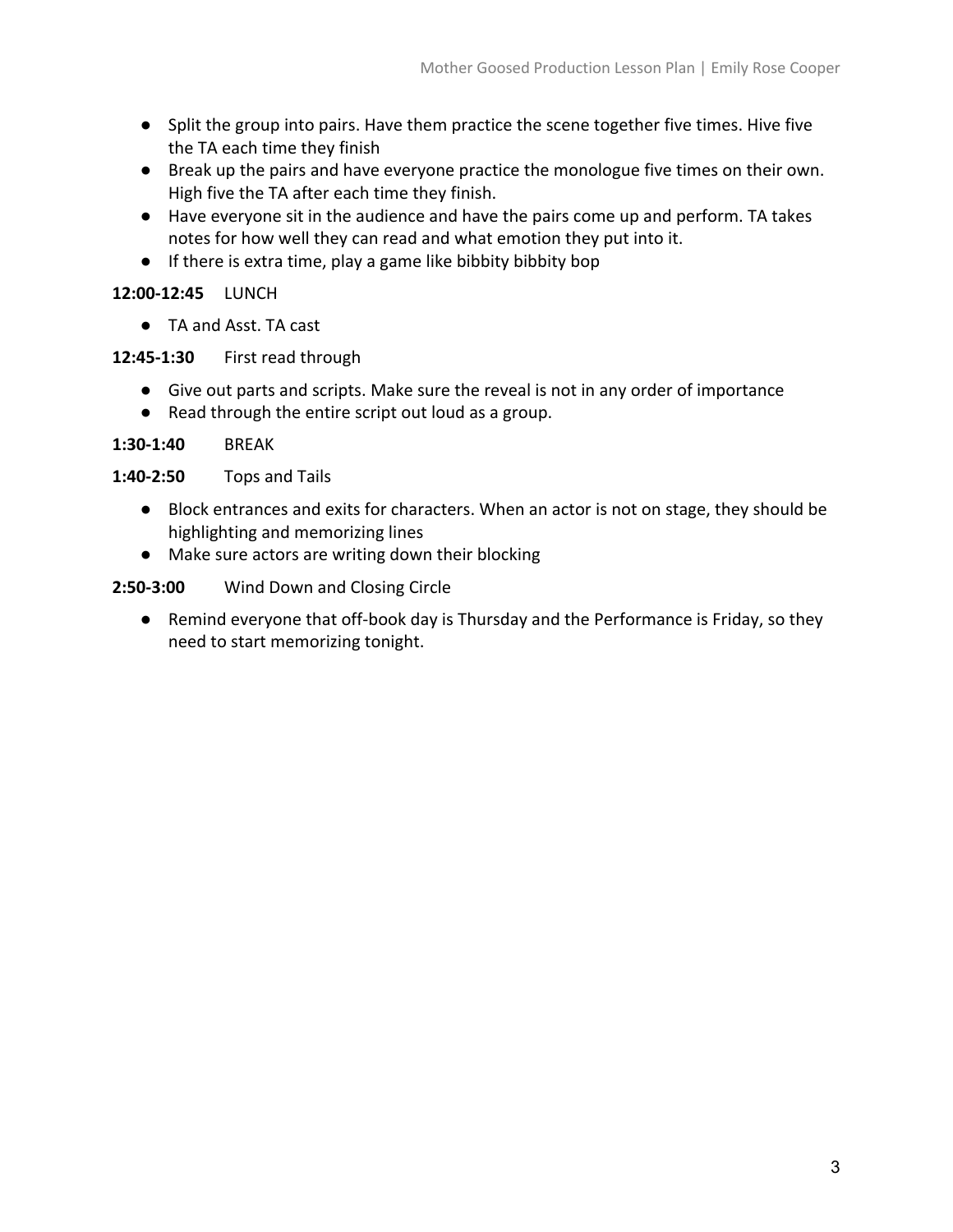# *Lesson 2 of 5*

**Focus:** Character Physicality, Finish Tops and Tails, Block Scenes

**Materials/Preset:** Pencils, scripts, speaker

# **9:00-9:30** Physical and Vocal Warmup

- Stretches
- Tongue Twisters
- Resonators

# **9:30-9:50** Character Physicality

- TA puts on music and has campers walk around the room.
- Go through the Laban qualities one at a time. Let them explore that quality and have them walk as a type of character that might use that quality. Once they've moved through all of them, have the campers pick a character they spend a lot of time with and pick which qualities fit their character. Switch to two more of their characters in the show.
- Next, have them walk around the room leading with different parts of their body. Let them explore that leading place and have them walk as a type of character that might lead from that area of the body. Once they've moved through the body, have the campers pick that first character and pick a place to lead from. Switch to the other two characters from before.
- Have them stop where they are and find a pose for their character. How do they stand? How do they sit?
- Share out to the group.

# **9:50-10:30** Finish Tops and Tails

- Block entrances and exits for characters. When an actor is not on stage, they should be highlighting and memorizing lines
- Make sure actors are writing down their blocking
- If tops and tails is done, start working on full blocking

# **10:30-10:40** BREAK

**10:40-12:00** Fully Block and Start Working Scenes

- 10:40-11:20 Pages 7-10 -- The Cow Jumped Over the Moon, Frank Quits, and Nancy+Jack (BETH, FRANK, JIM, CAT, PHIL, NANCY, JACK 1)
- 11:20-12:00 Pages 11-14 -- Humpty Dumpty (BETH, BILL, HUMPTY DUMPTY, SOLDIER, BOSS)

#### **12:00-12:45** LUNCH

# **12:45-1:30** Continue Fully Blocking and Working Scenes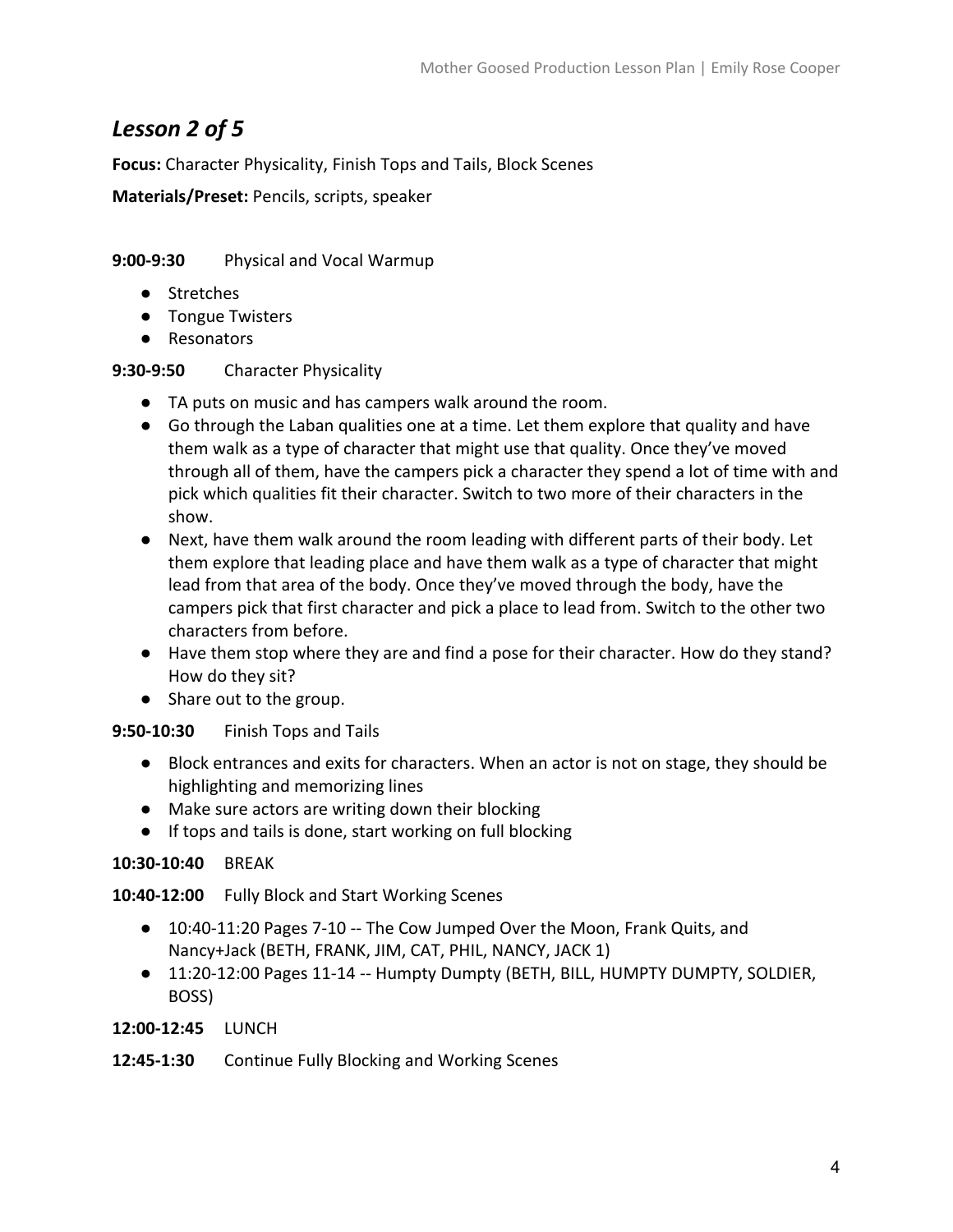- 12:45-1:15 Pages 14-17 -- Miss Muffet (BETH, ANNE, SPIDER MAMA, SPIDER PAPA, MISS MUFFET, COP)
- 1:15-1:30 Pages 17-18 -- Beth and Phil have a chat (BETH AND PHIL)

# **1:30-1:40** BREAK

**1:40-2:30** Continue Fully Blocking and Working Scenes

- 1:40-2:10 Pages 19-20 -- Peter Piper (BETH, STEVEN, PETER, NURSE 1, NURSE 20
- 2:10-2:30 Pages 21-22 -- Doctor Stergen-Spergen (BETH, DOCTOR)

2:30-2:50 Run through what we have done so far

● If we are running behind then skip this step and continue blocking

**2:50-3:00** Wind Down and Closing Circle

● Remind everyone off-book day is Thursday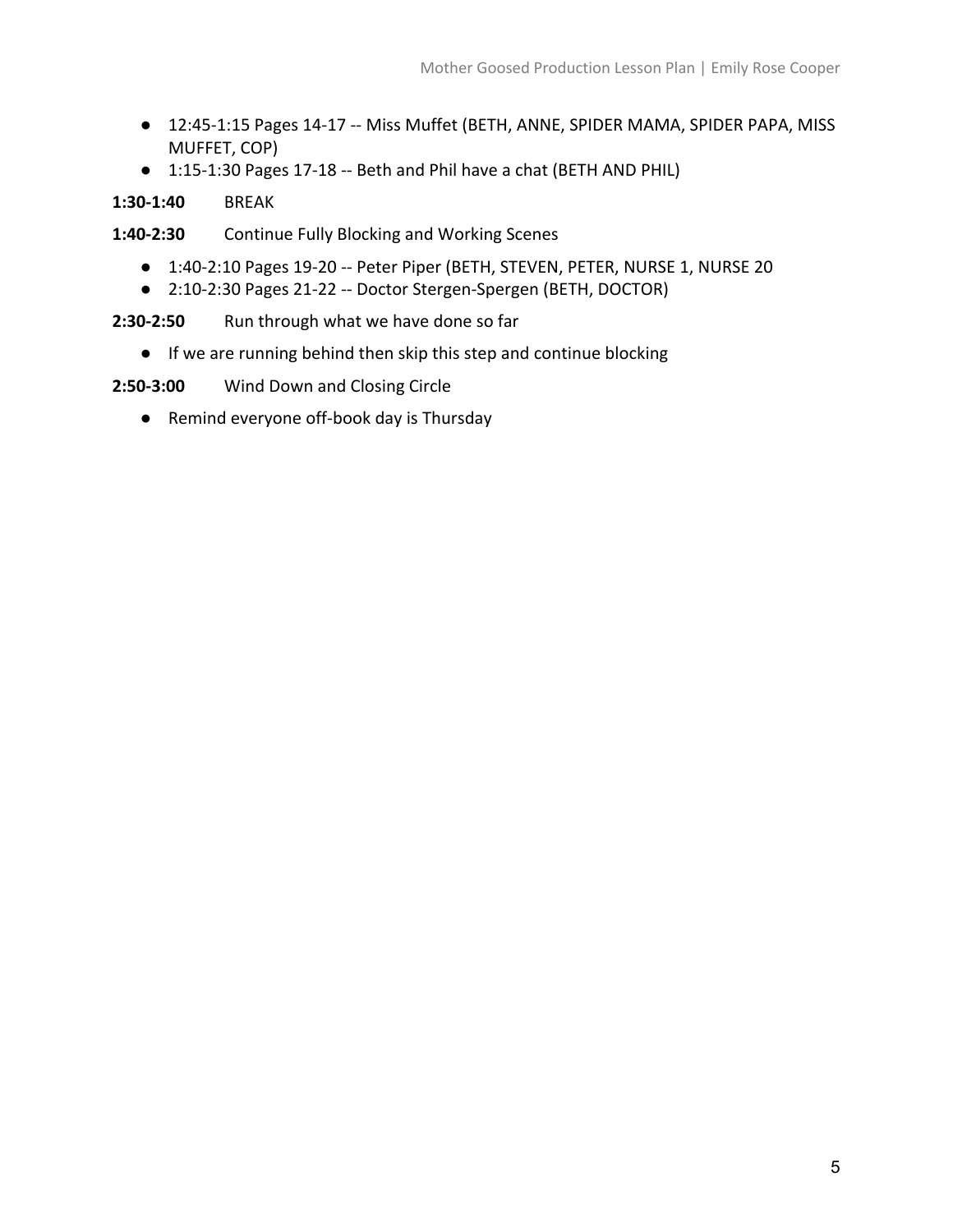# *Lesson 3 of 5*

**Focus:** GOT, Block Scenes, Stumble Through, Work Moments

**Materials/Preset:** Pencils, scripts, verb sheets, speaker

**9:00-9:30** Physical and Vocal Warmup

- Stretches
- Tongue Twisters
- Resonators

**9:30-9:45** Honey I Love You

**9:45-10:05** Goals, Obstacles, and Tactics

- Ask the campers to reflect on the game they just played. What did they want? What was stopping them from getting what they wanted? What did they do to get what they want? Go over what goals, obstacles, and tactics are and connect them back to what they just played.
- Give each camper a verb sheet. Have them write out what each of their character's goals and obstacles for the play and at least one tactic per character.

**10:05-10:15** BREAK

**10:15-12:00** Finish Fully Blocking and Working Scenes

- 10:15-11:45 Pages 22-32 -- Frank meets Mother Goose, Beth and Judy find Frank (BETH, FRANK, JUDY, OLD WOMAN/MOTHER GOOSE, CHILD/JEFFERY)
- 11:45-12:00 Pages 33-34 -- FRANK'S FAIRY TALE (FRANK JEFFERY, JACK AND JILL, GIANT CAT)

## **12:00-12:45** LUNCH

#### **12:45-1:50** Stumble Through The Whole Show

- Stop when needed to give notes and clarify confusion. Record the time.
- Give notes when done. Check-in with the campers. How do they feel?

# **1:50-2:00** BREAK

#### **2:00-2:50** Work Notes

● TA and Asst. TA decide what to focus on during the break. Split up into groups and work on specific moments and characters

**2:50-3:00** Wind Down and Closing Circle

● Remind everyone off-book date is tomorrow.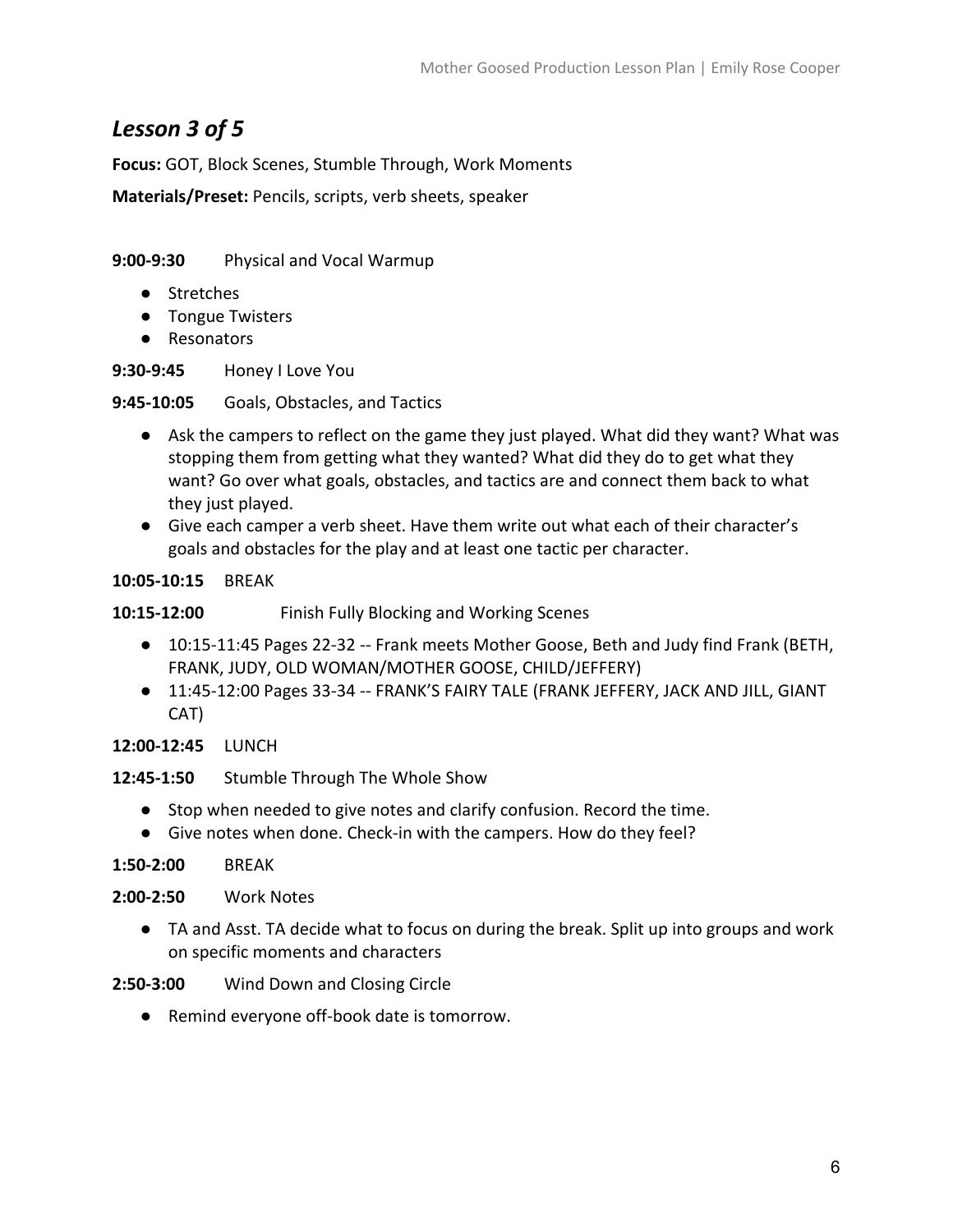# *Lesson 4 of 5*

**Focus:** Run Through Show, Work Moments, Becoming the Character

**Materials/Preset:** Pencils, scripts, speaker

## **9:00-9:30** Physical and Vocal Warmup

- Stretches
- Tongue Twisters
- Resonators

## **9:30-10:30** Run Through

● Campers should be off book and should call line when they need it. Try not to stop otherwise. Time the show

#### **10:30-10:40** BREAK

**10:40-12:00** Go Over Notes and Work Moments

- 10:40-11:00 Go over notes with the group
- 11:00-12:00 During the Break, TA and Asst. TA decide if they want to run the show again or if they want to work moments. If the second option, each takes one area of the room and work moments with their group.

#### **12:00-12:45** LUNCH

#### **12:45-1:30** Character Interviews

● Have the TA be the host of a talk show with all the characters as guests. Have them go up in groups and talk about themselves and their groups. It's a good opportunity to improvise as their characters and show how much they know about their characters

**1:30-1:40** BREAK

**1:40-2:50** Run through the show

- Actors can call for line but they can't stop the show. Time the show.
- Give notes at the end

# **2:50-3:00** Wind Down and Closing Circle

● Remind everyone that tech/dress rehearsal and the performance is tomorrow and remind if they need to bring anything.